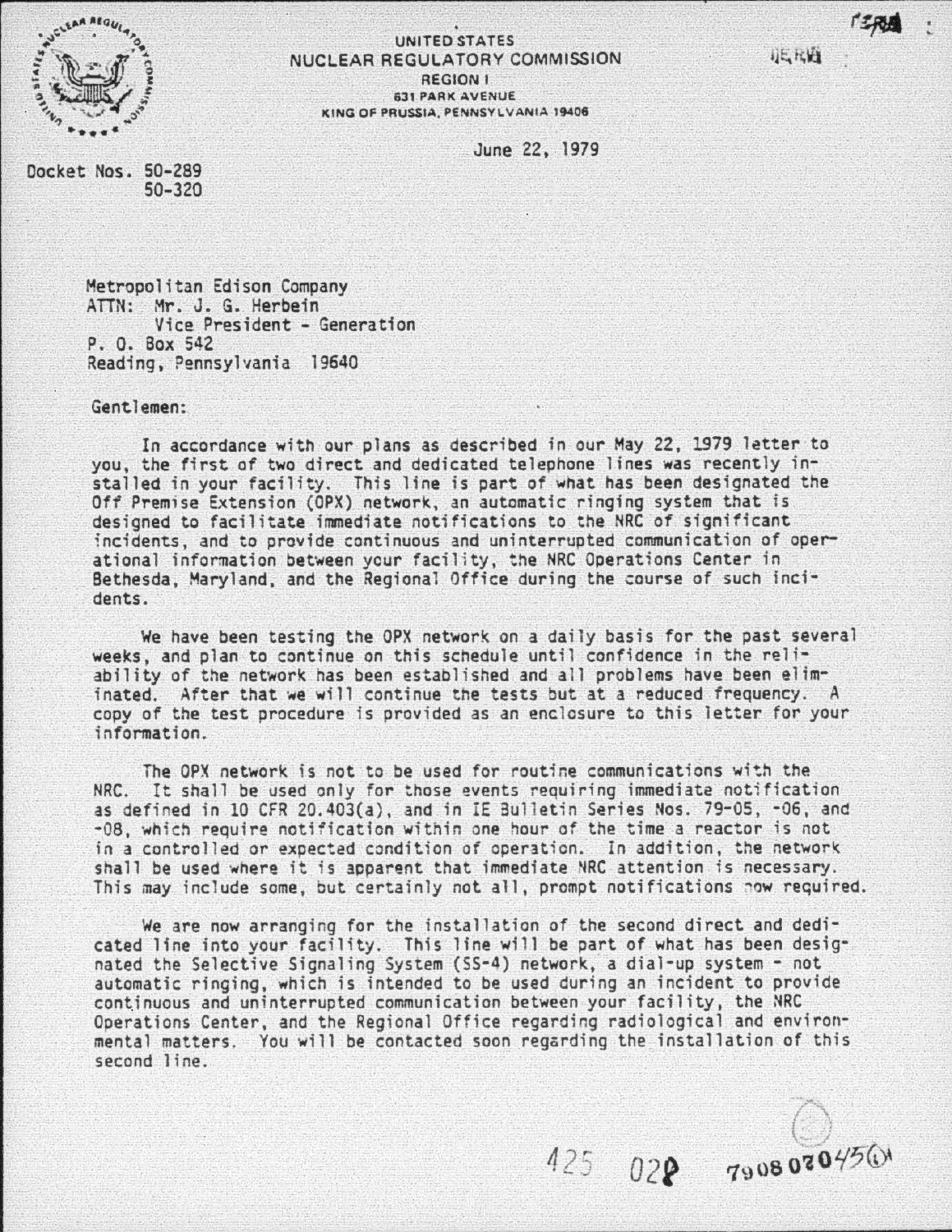Metropolitan Edison Company

If you have any questions concerning these communications networks or any comments regarding their use, please contact Mr. Robert Carlson of this office at (215) 337-5280.

Sincerely.

belan Boyce H. Grier Director

 $425029$ 

Enclosure: As stated

cc w/encl: E. G. Wallace, Licensing Manager J. J. Barton, Project Manager R. C. Arnold, Vice President - Generation L. L. Lawyer, Manager - Generation Operations<br>G. P. Miller, Manager - Generating Station - Nuclear J. L. Seelinger, Unit 1 Superintendent W. E. Potts, Unit 1 Superintendent - Technical Support J. B. Logan, Unit 2 Superintendent G. A. Kunder, Unit 2 Superintendent - Technical Support I. R. Finfrock, Jr. Mr. R. Conrad G. F. Trowbridge, Esquire Miss Mary V. Southard, Chairman, Citizens for a Safe Environment